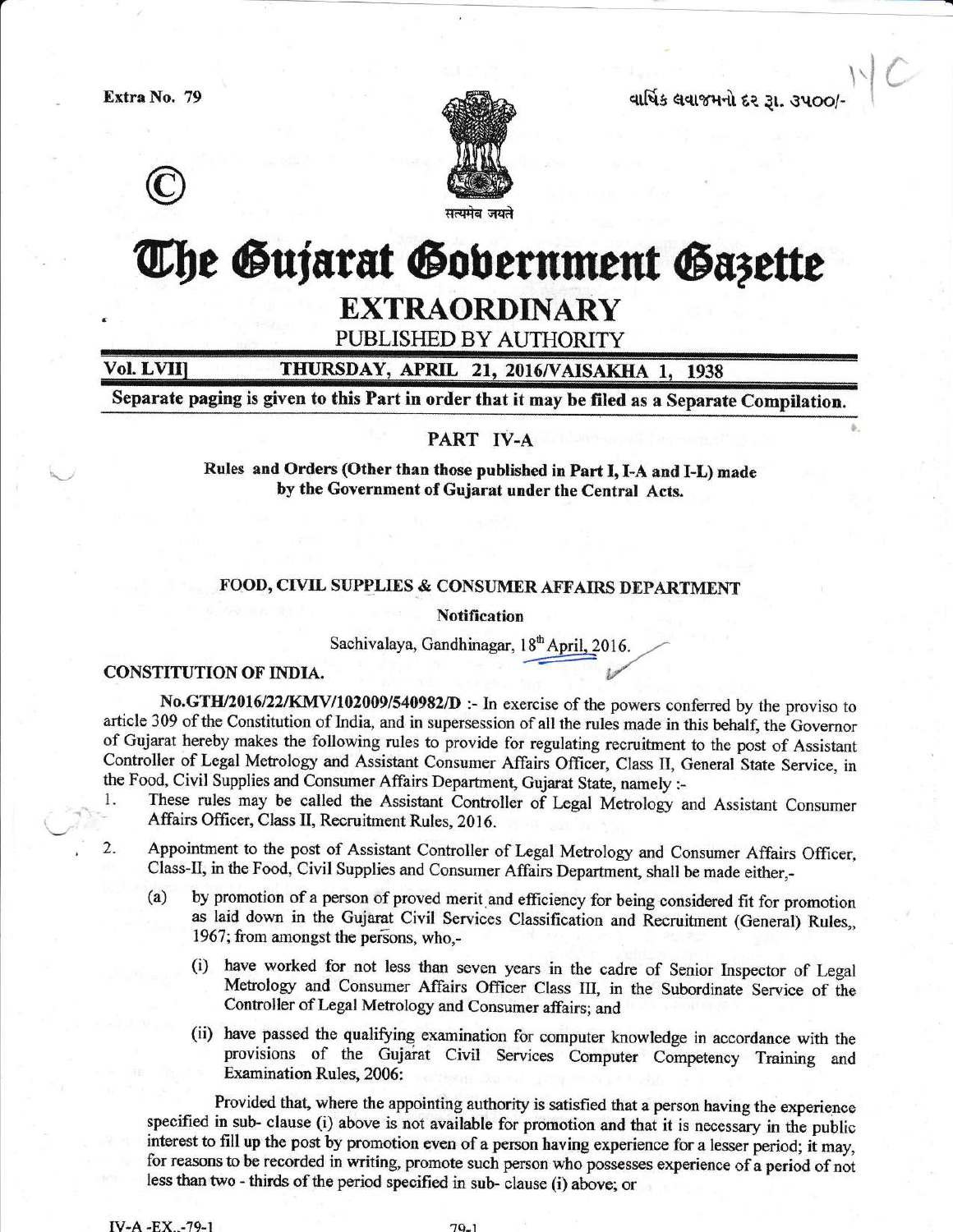### 79-2 GUJARAT GOVERNMENT GAZETTE, EX., 21-04-2016 [PART IV-A

- (b) By direct selection.
- 3. The appointrnent by direct selection and promotion shal be made in the ratio of 1:3 respectively'
- 4. To be eligible for appointrnent by direct selection to the post mentioned in rule 2, a candidate shall,
	- (a) not be more than 35 Years of age:

provided that, the upper age limit may be relaxed in favor of a candidate who is already in the service of the Government of Gujarat in accordance with the provisions of the Gujarat Civil services classification and Recruitment (General) Rules, 1967.

- (b) possess, a second class degree in Physics as a Principal subject or Mechanical Engineering or Electrical Engineering or Lstrumentation and Control or Electronics and Communication or Electronic Engineering or Chemical Technology of any of the Universities established or incorporated by or under the Central or State Act in India; or any other educational institution recognised as such or declared to be deemed University as a under section 3 of the University Grants Commission Act, 1956'
- (c) possess the basic knowledge of computer application as prescribed in the Gujarat Civil Services Classification and Recruitment (General) Rules, 1967; and
- (d) Possess adequate knowledge of Gujarati or Hindi.
- 5. The candidate appointed by direct selection shall be on probation for a period of two years.
- 6. (i) The candidate appointed by direct selection shall during his probation period, undergo the four months basic training progrmme at the lndian Institute of Legai Metrology at Ranchi or at any other place and pass the examination of Indian Institute of Legal Metrology,
	- (ii) If The candidate appointed by direct selection fails to undergo such training suceessfully during the probation period, his probation period may be extended for one year and during the extended probation period he will have to pass such training examination:

provided that if the candidate is not sent for training for administrative reasons, the period will not be counted towards this stipulated period referred to in this rules.

Frovided further that the Assistant Controller of Legal Metrology and Consumer Affairs Officer who have been appointed either by direct selection or by promotion before the issuance of this notification shall undergo such training and pass such examination successfully within two years from the date of this notification if he has not completed such training and passed such examination successfully before issuance of this notification.

(iii) The Service of a candidate appointed by direct selection who has not passed such examination during the extended probation period, may be terminated.

Provided that if in the case of any such person, the State Government is satisfied that he could not pass the examination at which he had his last chance for the reason beyond his control or that he-had failed to pass such examination by a very narrow margin of marks, the State Government may, after recording the reasons in writing, give him one additional chance to appear at the examination on payment of the fees payable to Institute.

"if such person passed the examination in this additional chance, the government may consider him for new appointment, if post is available in the cadre"

- (iv) A person who fails to pass the examination in the first chance shall not be required to undergo training again for appearing in the remaining chances.
- (v) Where a candidate fails to pass the examination in the first chance, he shall notwithstanding such failure, be eligible to appear at such examination at his own cost and payment of an examination fees as may be prescribed by the concerned Institute:

Provided that, a candidate appointed either by direct selection or by promotion who have undergone such training and have passed the relevant examination before his direct selection or promotion to the post, he shall not be required to undergo such training and to pass such examination again.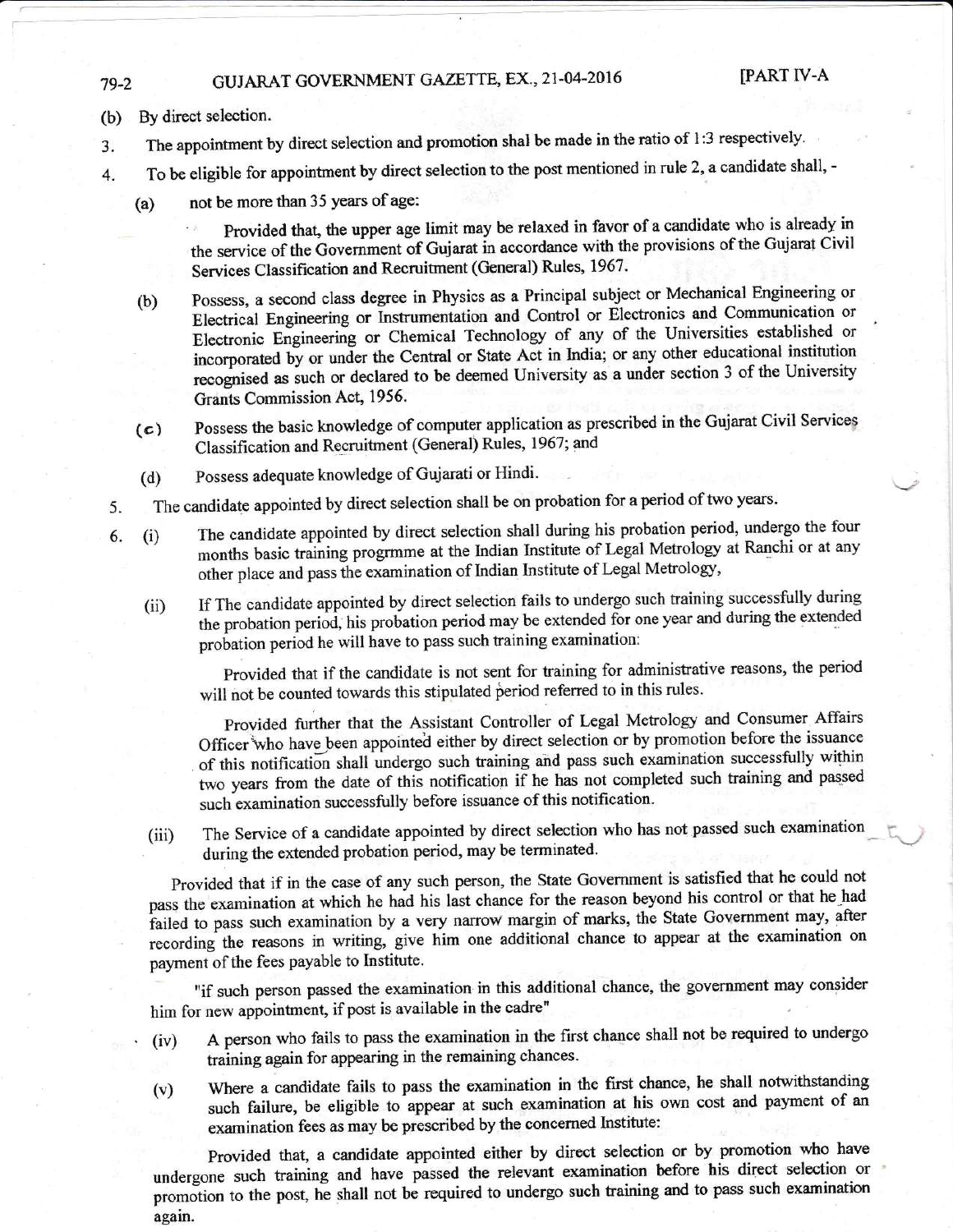#### 79-3 GUJARAT GOVERNMENT GAZETTE, EX., 21-04-2016 [PART IV-A

- 7. The candidate appointed by direct selection shall during his probation period require to undergo preservice training and pass the post-training examination in accordance with the provisions of the Gazetted Officer's Pre-service Training and Examination Rules, 1970.
- 8. The candidate appointed by direct seleetion shall, during his probation period, be required to pass the qualifying examination for computer knowledge in accordance with the provisions of the Gujarat Civil Services Computer Competency Training and Examination Rules, 2006.
- 9. The Selected candidate shall required to pass an examination in Gujarati or Hindi or both in accordance with the rules prescribed by the Government.
- 10. The candidate appointed either by promotion or by direct selection shall have to undergo such training and pass such examination as may be prescribed by the Government.
- 11. The candidate appointed by direct selection will be required to furnish security and surety bond in such form, for such amount and for such period as rnay be prescribed by the Government.

By order and in the name of the Governor of Gujarat,

K. R. OZA,, Deputy Secretary to Government.

GOVERNMENT CENTRAL PRESS, GANDHINAGAR.